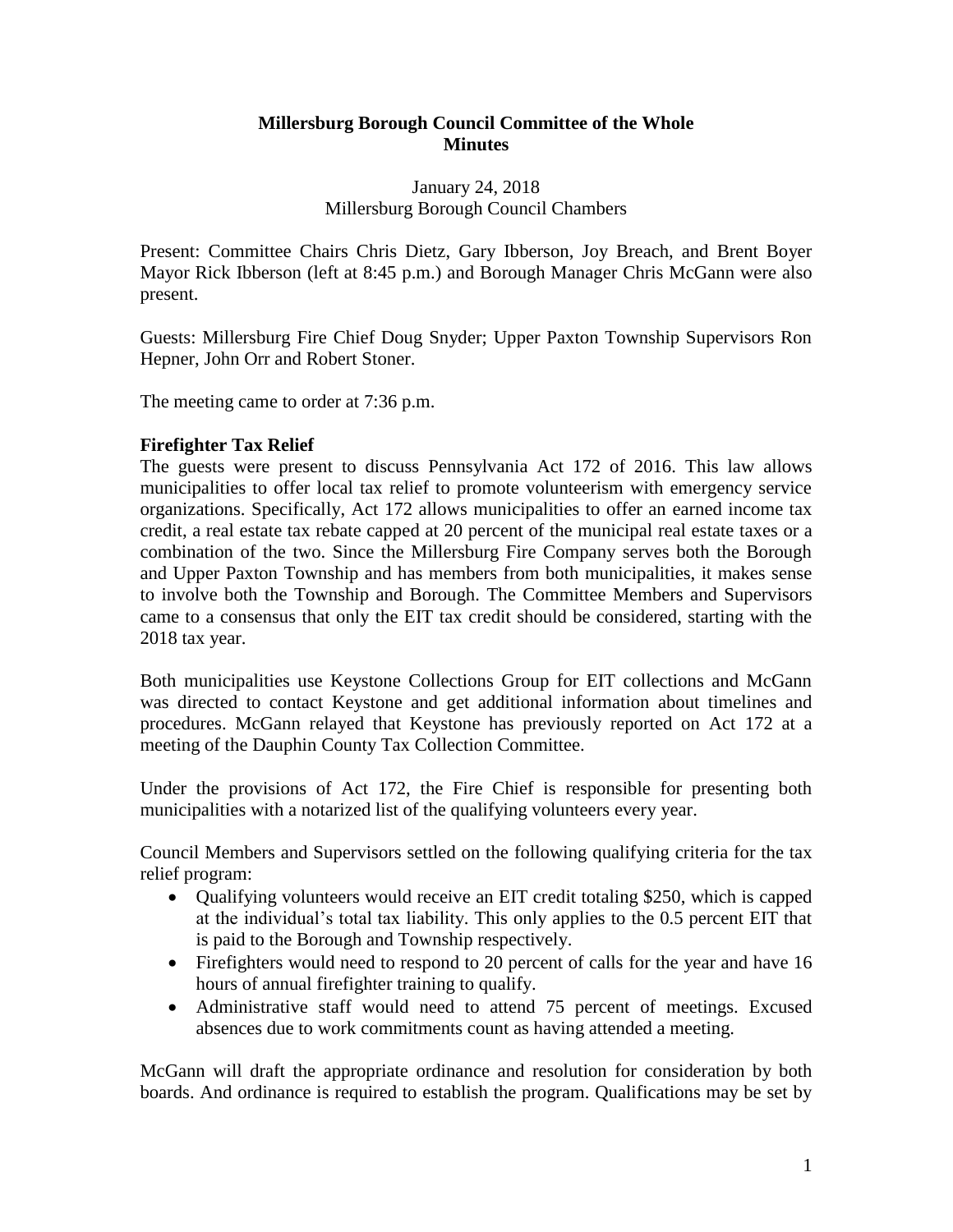resolution, which would allow the respective boards to change the qualifying criteria without amending an ordinance. The goal is to approve advertising the respective ordinances at the boards' March meetings with final adoption at the April meetings.

# **Fire Company Relief Association Audit**

There was an impromptu discussion of the recent audit of the Fire Company Relief Association. Council Member Ibberson also serves as Relief Association Treasurer. There were two findings of the audit. There was an issue with bonding that has been resolved. There was also an issue with inventorying equipment that is being addressed.

Chief Snyder and the Supervisors left the meeting at 8:38 p.m.

# **Upper Paxton Township Request**

Upper Paxton recently sent a letter to the Borough requesting a contribution toward some engineering costs. The costs are related to the Township's Safe Routes to School Grant application to fund construction of sidewalks along Route 25. If approved, the contribution would represent one-third the cost (the same request was sent to the school district), totaling \$940.98. The Committee will also request that the Township hold a public meeting to discuss the project with property owners.

# **Financial Statements**

The 2016 financial statement is finally ready for Council action. Council will need to take action to accept the financial statement and to direct that the appropriate public notice be posted. McGann was directed to contact the PA State Association of Boroughs regarding a question about including the Authority's financial information in the audit.

## **Legislative Update**

McGann presented a list of bills currently under consideration by the General Assembly. Three of the bills were recently reported out of committee and would affect bidding requirements in certain situations. The Committee directed McGann to draft a resolution in support of the three bills and compose corresponding letters to Rep. Helm and Senator DiSanto. Four other bills were highlighted at the previous evening's meeting of the Dauphin Lebanon County Boroughs Association. Millersburg Borough has previously stated positions on the policies addressed in SB 251 (municipal use of radar for speed enforcement) and HB 1469 (third party UCC requirements). McGann will compose the appropriate letters to Rep. Helm and Senator DiSanto reiterating the Borough's stance on these items.

## **Employee Manual Updates**

Chairman Dietz will review the proposed policy and finalize language for the February Business meeting.

# **Christmas Tree Lights**

The Committee directed that the public works crew members recover as many strings of lights as possible. There is an ongoing problem with squirrels chewing through the light strands.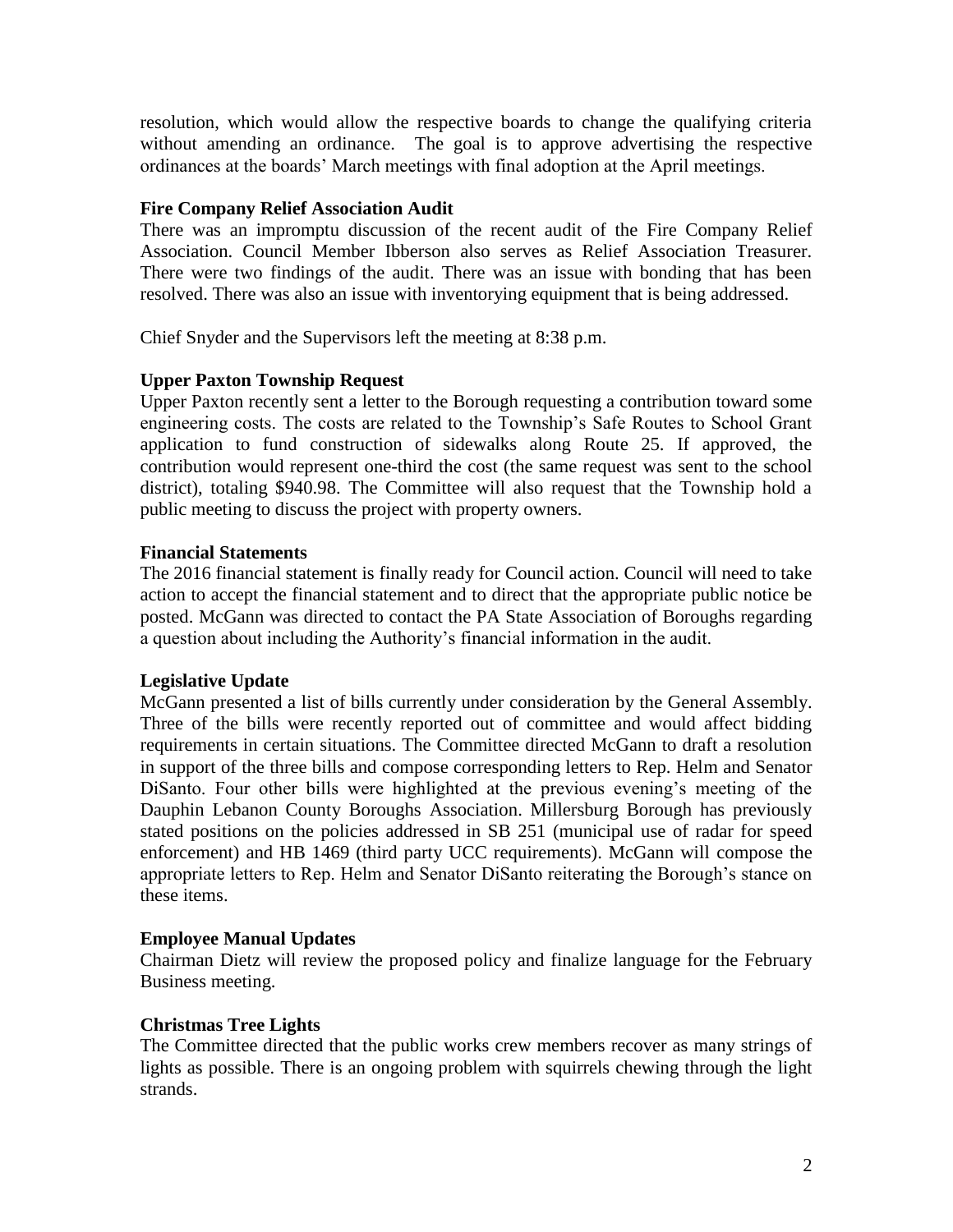## **MYO Park Project – Engineering Services**

The Borough's consulting firm, YSM, has presented a proposal to expand the scope of work on the engineering services for this project. The proposal is for an additional \$25,800 to account for floodplain and storm water management permitting. A representative from YSM is scheduled to attend the February business meeting to justify the request. The additional fee represents costs that a subcontractor, LandStudies, would charge to YSM. It was reported that YSM has also been asked to get a quote from the Borough's Engineer for this service.

#### **Tree Planting Project**

The Millersburg Rotary Club is sponsoring the planting of some trees for the MYO Park project. Chairman Dietz asked McGann to get specifications on tree trunk size and species from YSM so that he can place the order for the trees.

#### **Reamer Building Demolition**

Chairman Boyer reported that the contractor has secured the appropriate permits. A press event with the County Commissioners is scheduled for Feb. 6 at noon. McGann will touch base with the Commissioners' press secretary. McGann sent out notices of the work to neighboring property owners.

#### **2018 Paving Project**

McGann presented a list of potential projects for the 2018 street paving program along with some preliminary budget figures provided by New Enterprise Stone and Lime. For 2018, the Borough will plan for wearing course replacement on the 300 block of Herman Street and replacement of an inlet and pipes at Cherry and Boyd Streets and associated base and wearing course repairs. McGann will be meeting with the Borough Engineer in the near future to get a second set of project estimates and finalize the scope of work.

## **Council Vacancies**

No letters of interest to fill the vacancies have been received. McGann was directed to contact the Solicitor and confirm the number of Council Members needed for a quorum based on the remaining members. Committee Members were also reminded to continue circulating petitions to start the process of reducing the size of the Borough Council.

## **Posting Policy**

McGann presented a revised policy governing the posting of information on Boroughowned property and in electronic forums. McGann explained that the goal of the policy is to prohibit solely commercial advertising in government facilities and electronic forums, though there are exceptions for business sponsorship of Borough projects and sports leagues. Two changes were made to the draft as presented and Committee members were asked to provide any additional changes prior to the Business Meeting.

## **Historic District**

The Committee decided that the grant for the historic district should only include a listing on the National Register of Historic Places and not include the certified local government program.